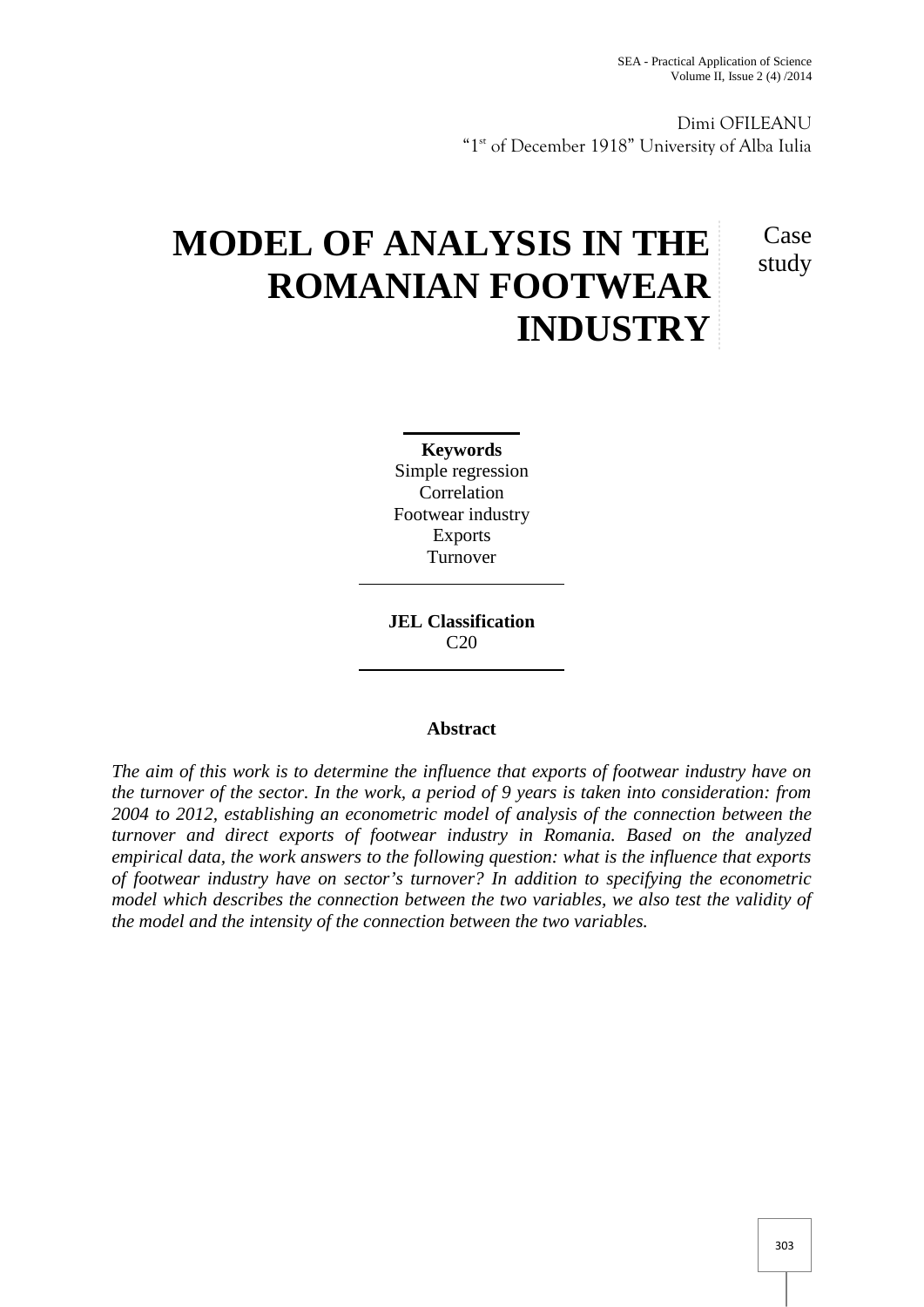## **1. Introduction**

Starting with the 1990s, with the process of opening up to foreign trade and the promotion of international economic integration, it was established an increasingly competitive environment where the entities must develope their activity.This globalization process has substantially affected some traditional industries, like that of the footwear, one of the most globalized which recorded a rapid growth in production and commerce worldwide and a change in the geographical distribution of the origin and distribution of commercial flows.

As part of this major economic globalization, the Romanian industry was threatened by the increasing competitiveness, primarily in the countries of South-East Asia, capable of providing very cheap products at a lower quality.The strong competitive advantage presented by these countries, especially China,is explained by the very low costs of labor force, with which it is hard to compete even for a country like Romania, where wages are much lower than the European average. This competitive advantage allowed these countries to capture a good portion of the market outlets of footwear industry worldwide. This situation has worsened with the entry of China into the World Trade Organization (WTO), when some of the restrictions that were protecting the european industry have been eliminated.

The Romanian footwear industry has a significant recent past, being part of the top footwear exporters and whose share was a quarter of Romania's foreign trade with U.E. Later, amid the appreciation of the exchange rate of the Leu against the Euroand liberalization of the European market by imports from Asia, footwear industry has entered a period of decline. This decline had an impact on former big European countries exporting footwear too, as Spain and Poland.

The footwear industry represents an important sector of national economy, through both its long tradition in export activity, but also as an important employer in the industry.

In this work the aim is to determine a possible connection of direct exports of footwear industry on the turnover of the sector.

## **2. Research methodology**

The method used to respond to the researched question is the analysis of a unifactorial econometric model for time series. The variables chosen for the model are:

Y – the dependent variable: the turnover- expressed by the annual volume of the turnover from footwear industry;

X – the independent variable: exports- expressed by the direct exports of the footwear industry.

The motivation for choosing these variables resides in the importance that Romania has, worldwide, in the countries exporting footwear (Figure no. 1).

For this analysis we have used the data given by the National Institute of Statistics, collected and processed in accordance with Eu methodology, between January 2004 and December 2012 (INSSE).

The objectives of the research are:

- analyzing the existence of possible dependency links between turnover (outcome variable) and the level of direct export (causal variable)in footwear industry;
- building an econometric model to analyze to what extent it can answer the researched question;
- validation of the results by specific tests.

## **3. Specification of econometric model describing the relationship between the two variables**

In order to identify the typology of the regression function, the graphical representation of the relationship between turnover and the level of exports in footwear industry is made (Figure no. 2). It can be observed that the points distribution  $(x_i, y_i)$ can be approximated by a straight line, so we can assume that an econometric model that describes the relationship between the two variables is a linear model, as it follows (Anghelache et al., 2009):

 $Y = a + bX +$ 

where a and b are model parameters

a – Y intercept (constant term)

b – the slope of regression line

– measurement error

By the calculation made using the function of the linear regression model, we obtain the following parameters:

 $b = 1.257$ 

The regression function becomes:

 $Y = 706,52 + 1,257X$ 

Based on the data presented in Table No. 1, using Excel / Data Analysis (Omey), we have obtained the following data presented in Table No. 2.

Multiple R is the coefficient of simple correlation between X and Y.

R Square  $(R<sup>2</sup>)$  is the determination coefficient which shows the validity of the model chosen to explain the variation of Y. The model is well chosen if R Square tends to value 1.

Adjusted R Square is a determination coefficient corrected with freedom degrees having equal significance as R².

Standard Error represents the standard error and explains the average deviation the observed values of Y from the theoretical values on the regression line.

 $a = 706.52$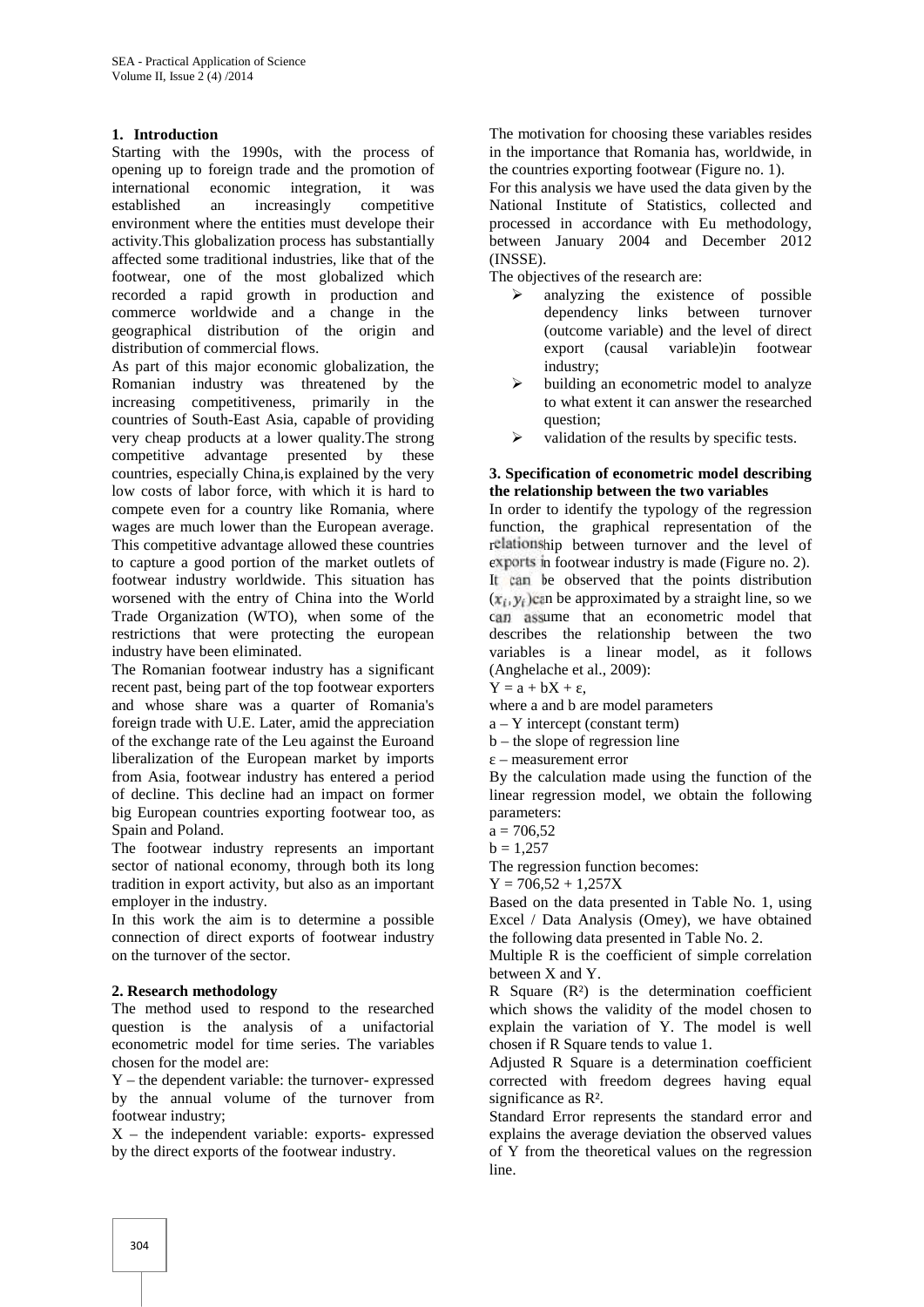Observations represent the number of observations; in this case  $n = 9$  (2004-2012).

ANOVA represents the analysis table.

Degrees freedom (df):

- for Regression k ( $k = 1$ , simple regression);
- for Residual  $n k 1$  (9 1 1 = 7degrees freedom);
- for Total variation  $n 1$  (9 1 = 8 degrees freedom).

Sum Square (SS) is the sum of squares of deviationsModified Sum (MS) represents the amended dispersion.

F, Fisfer global significance of regression test.

Significance F represents the risk level..

Coefficients represent the estimated values of coefficients a and b.

Lower 95%, Upper 95%, and Lower 99%, Upper 99% represent the lower and upper limit of the confidence interval for the given parameter with a probability of 95%, and 99%.

#### **3.1. Testing the validity of the model**

In order to test the validity of the proposed model we establish the following hypotheses:

 $H_0$ : the model is not valid (null hypothesis)

 $H_1$ : the model is valid (alternative hypothesis)

Comparing  $F_{calculated} = 35,75$  with  $F_{\alpha; k; n-k-1} =$  $s_{1;1;7} = 12.25$ , we obtain  $F_{calculated} > F_{0,1;1;7}$ . As pvalue (Significance F)  $<$  (0,00055  $\leq$  0,1) results that hypothesis $H_0$  is rejected and hypothesis  $H_1$  is accepted, so the model is valid.

#### **3.2. Testing the intensity of the link between the two variables**.

The correlation coefficientr =  $0.91447 - 1$ , so we can say that there is a direct and powerful connection between the two variables. We test the significance of the correlation coefficient for the general collectivity and we establish the following hypotheses:

 $H'_0$ : the correlation coefficient is not statistically significant (null hypothesis)

 $H'_{\mathcal{I}}$ : the correlation coefficient is statistically significant (alternative hypotnesis)

As we can see in the data analyzed in Table No. 2., we have  $t_{calculus} = 5.979$ , and according to the distribution Student $t_{\infty; n-2} = t_{0,1,7} = 3,499$ <br>So we have  $t_{calculated} > t_{0,1,7}$ , results

So we have  $t_{calculated} > t_{0.1;7}$ , results that<br>hypothesis  $H_0$  is rejected and hypothesis  $H_1$  is hypothesis $H_0$ is accepted, so the correlation coefficient is statistically significant.

The correlation report is $R = 0.91447$ , we have

 $R = r$ , so we can say that there is a linear connection between the two variables.

We test the significance of the correlation report and we establish the following hypotheses:

 $H^{\prime\prime}$  is the correlation coefficient is not statistically significant (null hypothesis)

 $H''_1$ : the correlation coefficient is statistically significant (alternative hypothesis)

From the data presented in Table No. 2.we can see that  $F_{calculated}$  = 35,75. According to function F table we have  $F_{0,1;1;\,7} = 12,25$ . So we<br>have  $F_{colculated} > F_{0,1;1;\,7}$ , results that have  $F_{calculated} > F_{0,1;1;7}$ , results that<br>hypothesis  $H_0$  is rejected and hypothesis  $H_1$  is hypothesis $H_0$  is rejected and hypothesis $H_1$ accepted, so the correlation report is statistically significant.

By using the coefficient of determination of the quality of the adjustment R square  $(R<sup>2</sup>)$  we measure the intensity of the link between variables. Because  $R<sup>2</sup> = 0,8363$  (Table No. 2.), results that the intensity of the connection is strong.So we can say that 83,63%of the turnover is explained by the variation in exports.

Predicted turnover representsthe value of Y forecasted for the given observation. It is obtained by replacing the X values of the observation in equation  $Y = 706,52 + 1,257X$ . Because the sum of adjusted values of Y is equal with the sum of the empirical values of Y, results that the regression equation is correct (Anghelache et al., 2013).

Residuals represent the value of the prediction error; for each observation it is calculated as the difference between the observed value and predicted value. Suma Residuals equals 0. (Table No. 3.)

## **4. Conclusions**

In the research of the dependence between the turnover and exports in footwear industry, the pairs of points on the graphic (Figure No. 2.) follow the trajectory of a straight line, so the analysis of the reserched phenomenon was possible,with the help of the simple linear regression model.

The final regression model which reflects the correlation between turnover and exports in footwear industry, it is presented as it follows:

The turnover =  $706,52 + 1,257*$ Exports

The linear regression function shows that for an increase of exports by one unit it will obtain a turnover increase of 1,257 monetary units.Because the free term value is fairly high (706,52), we can say that the factors that haven't been taken into consideration when building the econometric model, have an influence on turnover; the positive value of the free term indicates that these factors have a positive effect on turnover of footwear industry.

The fact that there isn't any correlation between the independent variable X and residuals can be observed by the shape of the cloud of points (Figure No. 3.), so we can say that the model is well chosen.

#### **5. Acknowledgements**

This work was supported by the project "Excellence academic routes in the doctoral and postdoctoral research – READ" co-funded from the European Social Fund through the Development of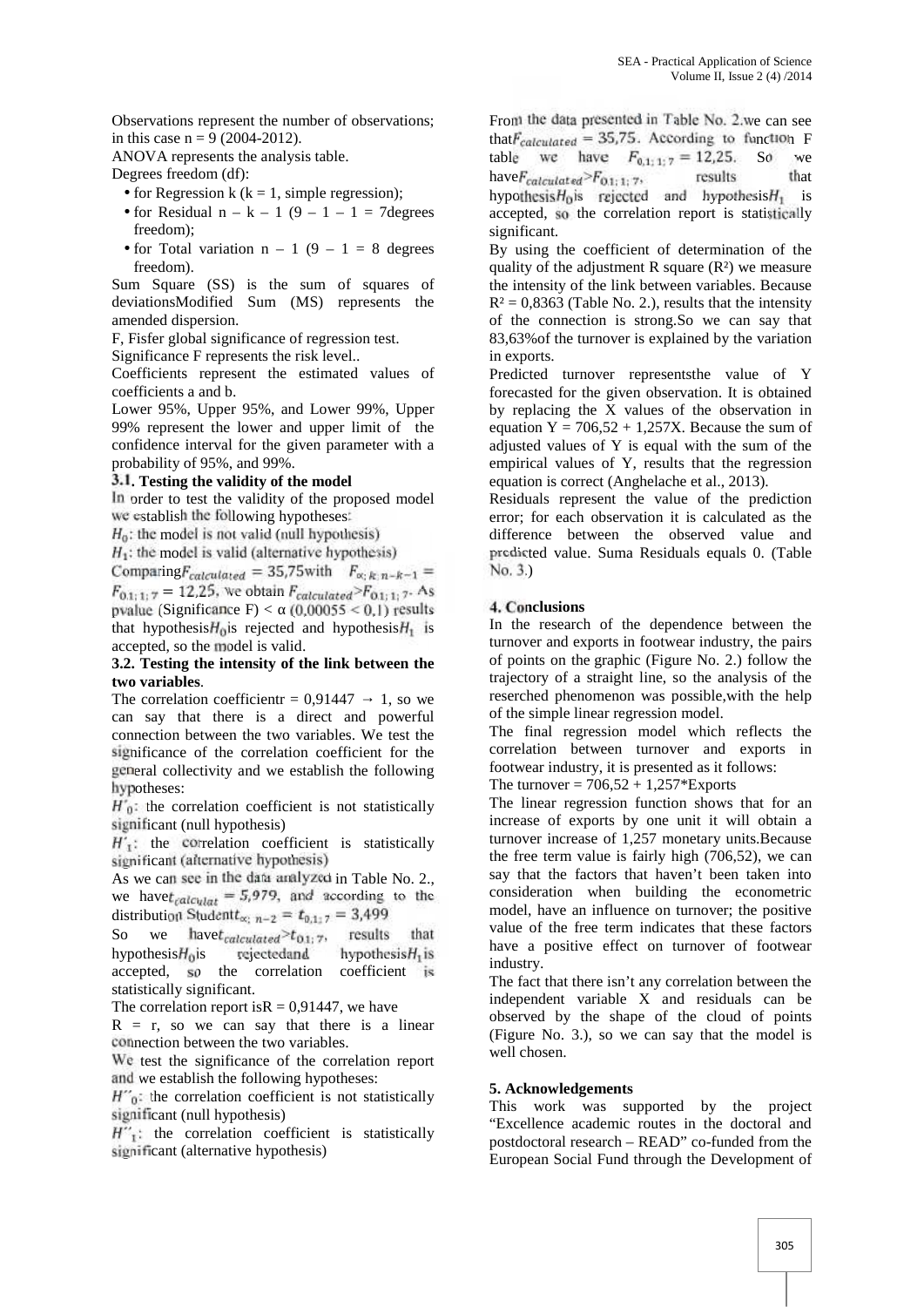Human Resources Operational Programme 2007- 2013, contract no. POSDRU/159/1.5/S/137926.

### **6. References**

- [1]Anghelache C., Pagliacci M. G. R. &Prodan L. (2013). Model de analiz macroeconomic bazat pe func ia de regresie, Revista Român de *Statistică,* [*Romanian Statistical Review*], *Nr. 1/2013*, pp. 5-17
- [2]Anghelache C., Mitru C., Anghelache C. S., Mitru C. A., Bugudui E., Deatcu C., Dumbrav M.,(2009). *Econometrie. Teorie, sinteze i studii de caz*. [*Econometrics. Theory, synthesis and case studies*]. Bucure ti: Artifex
- [3]Omey E., *Excel and Econometrics.*Retrived from http://www.edwardomey.com
- [4]INSSE Statistical DB TEMPO-Online time series, https://statistici.insse.ro/shop/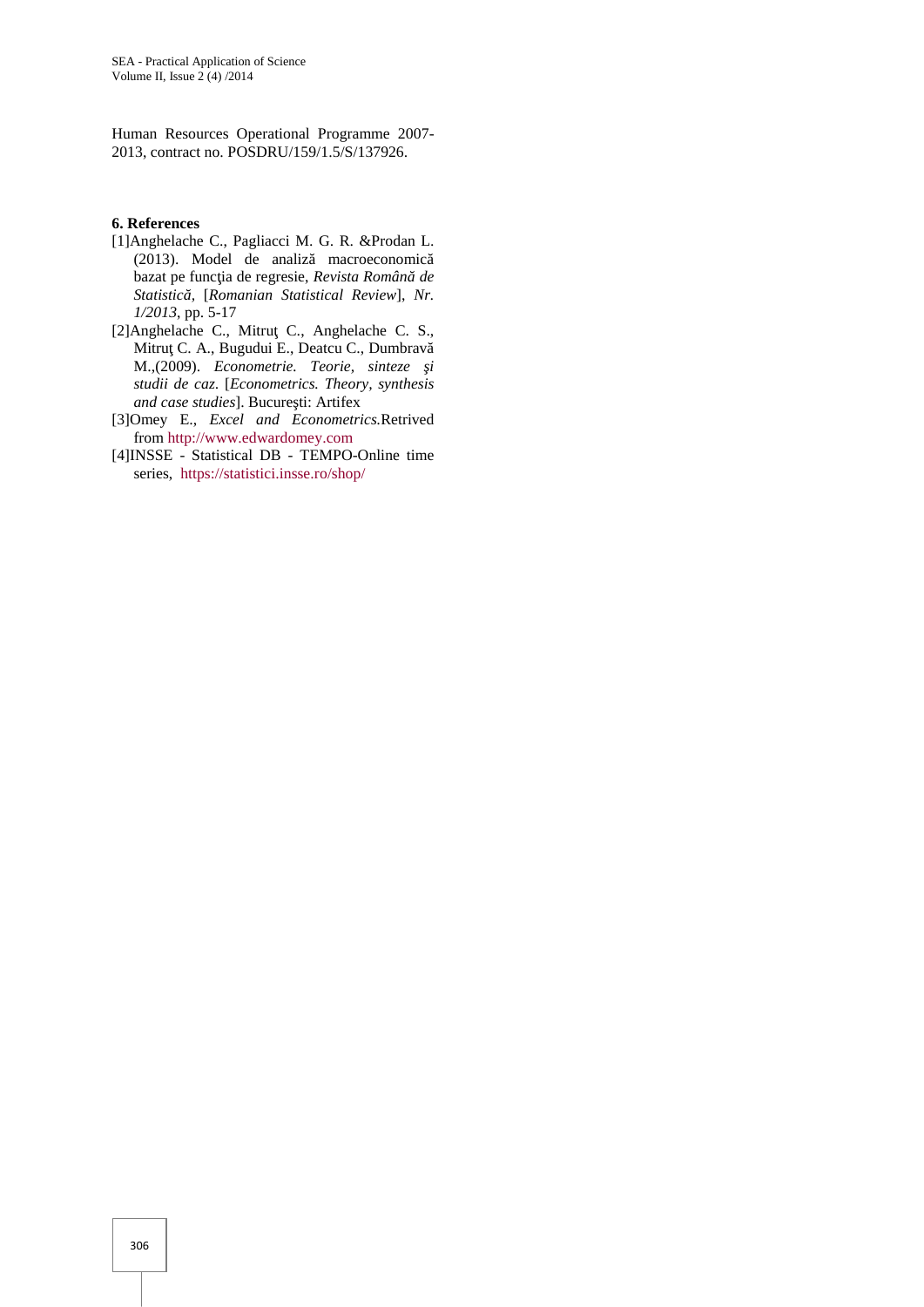## *Appendix A*

|              | in footwear industry, between 2004-2012 (millions lei) |  |
|--------------|--------------------------------------------------------|--|
|              | The evolution of turnover and direct exports,          |  |
| Table No. 1. |                                                        |  |

| Year | <b>Turnover</b> | <b>Exports</b> |
|------|-----------------|----------------|
| 2004 | 2.561           | 1.748          |
| 2005 | 2.549           | 1.635          |
| 2006 | 2.931           | 1.812          |
| 2007 | 3.067           | 1.680          |
| 2008 | 3.059           | 1.594          |
| 2009 | 2.910           | 1.766          |
| 2010 | 3.330           | 2.138          |
| 2011 | 3.975           | 2.551          |
| 2012 | 3.953           | 2.557          |

*Source:* Self processing after*Anuarul Statistic al României* (https://statistici.insse.ro/, 2014)

#### Table No. 2.

*Estimation of the regression model in Excel*

| <b>SUMMARY OUTPUT</b> |                                                                                                    |                       |             |          |                |             |                |             |
|-----------------------|----------------------------------------------------------------------------------------------------|-----------------------|-------------|----------|----------------|-------------|----------------|-------------|
|                       | Regression Statistics                                                                              |                       |             |          |                |             |                |             |
| Multiple R            | 0,914470207                                                                                        |                       |             |          |                |             |                |             |
| R Square              | 0,836255759                                                                                        |                       |             |          |                |             |                |             |
| Adjusted R Square     | 0,812863724                                                                                        |                       |             |          |                |             |                |             |
| <b>Standard Error</b> | 226,1818609                                                                                        |                       |             |          |                |             |                |             |
| <b>Observations</b>   |                                                                                                    |                       |             |          |                |             |                |             |
| ANOVA                 |                                                                                                    |                       |             |          |                |             |                |             |
|                       | df                                                                                                 | SS                    | ΜS          | F        | Significance F |             |                |             |
| Regression            |                                                                                                    | 1828886,153           | 1828886,153 | 35,74959 | 0,000553695    |             |                |             |
| Residual              |                                                                                                    | 358107,6394           | 51158,23419 |          |                |             |                |             |
| Total                 | 8                                                                                                  | 2186993,792           |             |          |                |             |                |             |
|                       | Coefficients                                                                                       | <b>Standard Error</b> | t Stat      | P-value  | Lower 95%      | Upper 95%   | Lower 99,0%    | Upper 99,0% |
| Intercept             | 706,520614                                                                                         | 415,2856698           | 1,70128821  | 0,13268  | $-275,4739523$ | 1688,51518  | $-746,7646513$ | 2159,805879 |
| Exporturi             | 1,256997003                                                                                        | 0,210231931           | 5,979096503 | 0,000554 | 0,759877481    | 1,754116526 | 0,521293872    | 1,992700135 |
|                       | Source: Procesing of the data taken from the website https://statistici.insse.ro/, 2014, procesing |                       |             |          |                |             |                |             |

made bymeans of the software package Data Analysis from Excel

Table No. 3. *Forecast turnover of footwear industry and deviations from the real development, during 2004-2012*